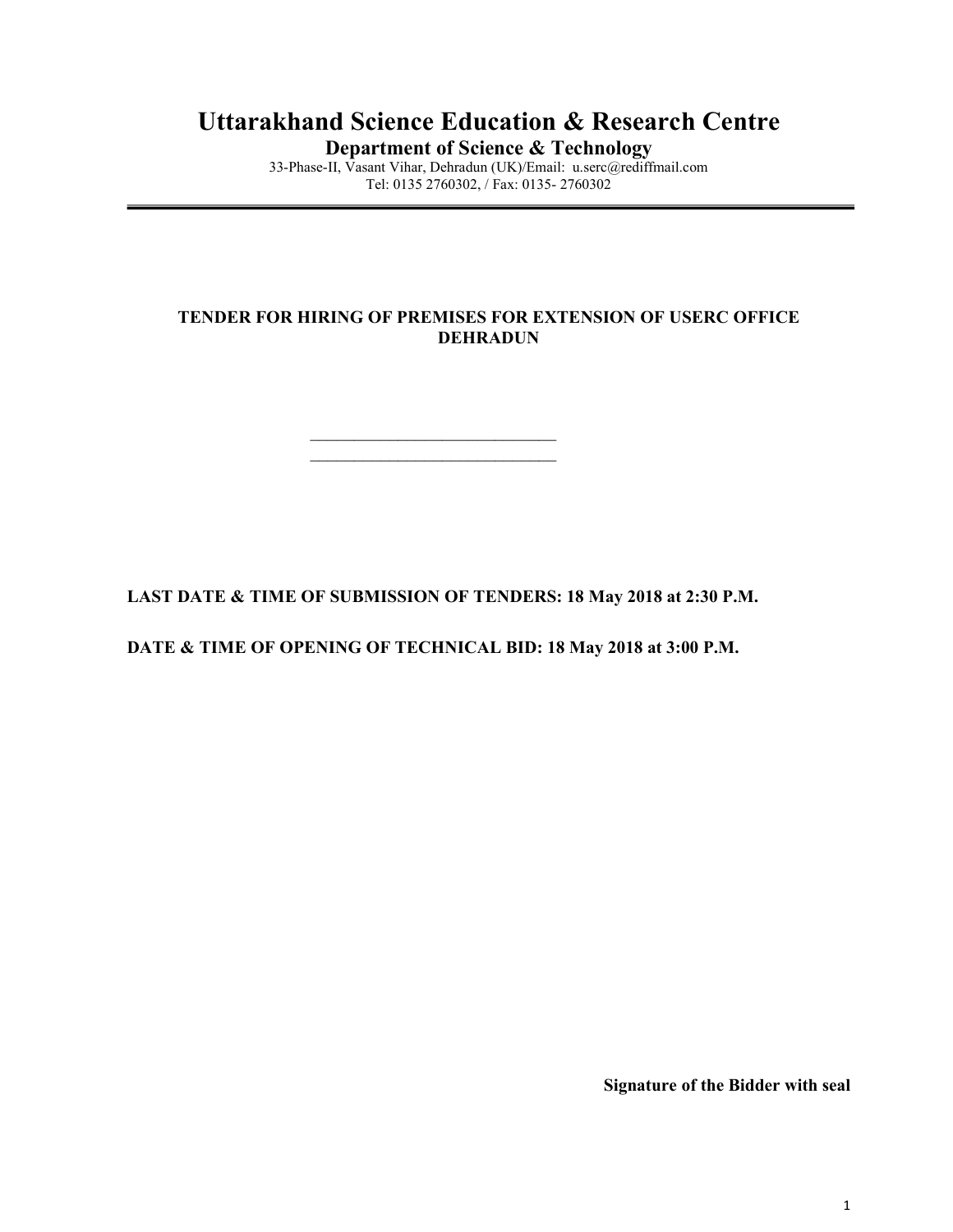## Uttarakhand Science Education & Research Centre

Department of Science & Technology

33-Phase-II, Vasant Vihar, Dehradun (UK)/Email: u.serc@rediffmail.com Tel: 0135 2760302, / Fax: 0135- 2760302

## Tender Notice for Hiring of premises for Extension of USERC, Dehradun

USERC intends to hire premises from individual/ firms/ etc suitable for USERC office at Dehradun having approx 2000 sq. ft. carpet area in the locality under Two Bid system on lease basis which is in ready to occupy condition. The preferred location of the premises shall be easily approachable from Railway Station/Bus Stand. For complete details and bid documents please log on to www.userc.org and go to "Tenders" and click on the link "Tender for Hiring of Premises for Extension for USERC office at Dehradun".

The last date for submission of filled in offers is 18 May 2018 upto 2.30 PM. The Technical Bids will be opened on the same day at 3.00 PM.

USERC reserves the right to accept or reject any or all offers in full /part without assigning any reasons whatsoever.

**Director**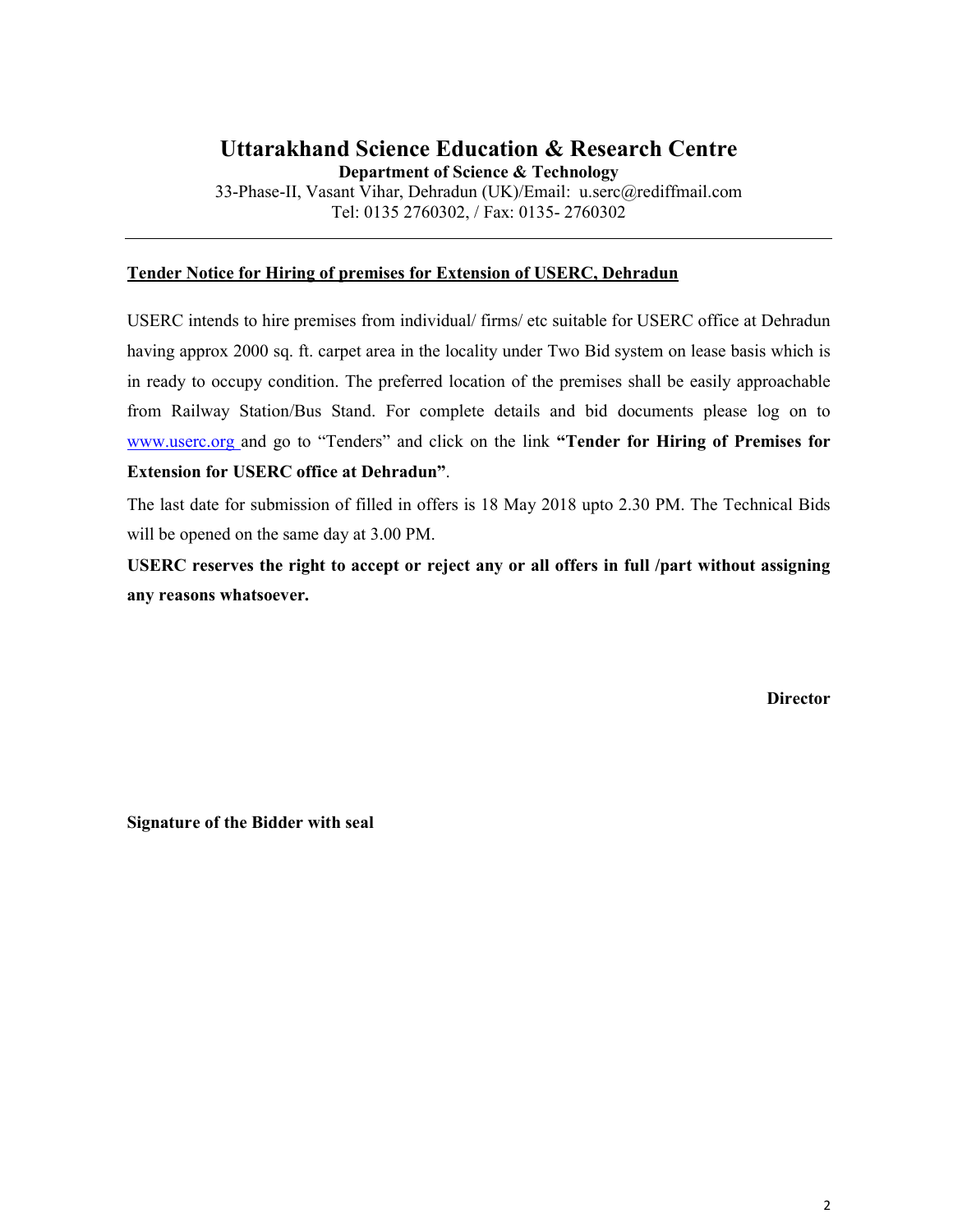| <b>TENDER SCHEDULE</b> |
|------------------------|
|                        |

| Sr. | <b>Description</b>                                                |                                                                                                                               |  |  |
|-----|-------------------------------------------------------------------|-------------------------------------------------------------------------------------------------------------------------------|--|--|
|     | Name of work:                                                     | Tender for Hiring of Premises for Extension of<br><b>USERC</b> office at Dehradun                                             |  |  |
| 2   | Cost of tender document (Non<br>refundable)                       | 250/- (Rupees Two hundred Fifty only).                                                                                        |  |  |
| 3   | <b>Earnest Money Deposit</b>                                      | 10,000/- (Rupees Ten thousand only)                                                                                           |  |  |
| 4   | Last Date & Time of receiving /<br>Submission of tender document. | On 18 may 2018 upto 2.30 PM.                                                                                                  |  |  |
| 5   | Date & Time of opening of<br><b>Technical Bids</b>                | On 18 May 2018 at 3.00 PM                                                                                                     |  |  |
|     | Date & Time of opening of<br>Financial Bids.                      | Shall be opened on the same day after finalization of<br>Technical board the Bidders of suitable technical<br>Bids, later on. |  |  |
| 8   | Time Limit for handing over<br>possession of the premises.        | Within fifteen days from the date of issue of<br>acceptance letter.                                                           |  |  |
| 9   | Lease period / Contract period                                    | As mentioned in the terms and conditions of the<br>contract.                                                                  |  |  |
| 10  | Notice period for Termination of<br>contract.                     | 04 (Four) months on either side.                                                                                              |  |  |
| 11  | Validity of tender                                                | 03 (Three) months from the date of opening of<br>Technical/Financial Bid.                                                     |  |  |

Director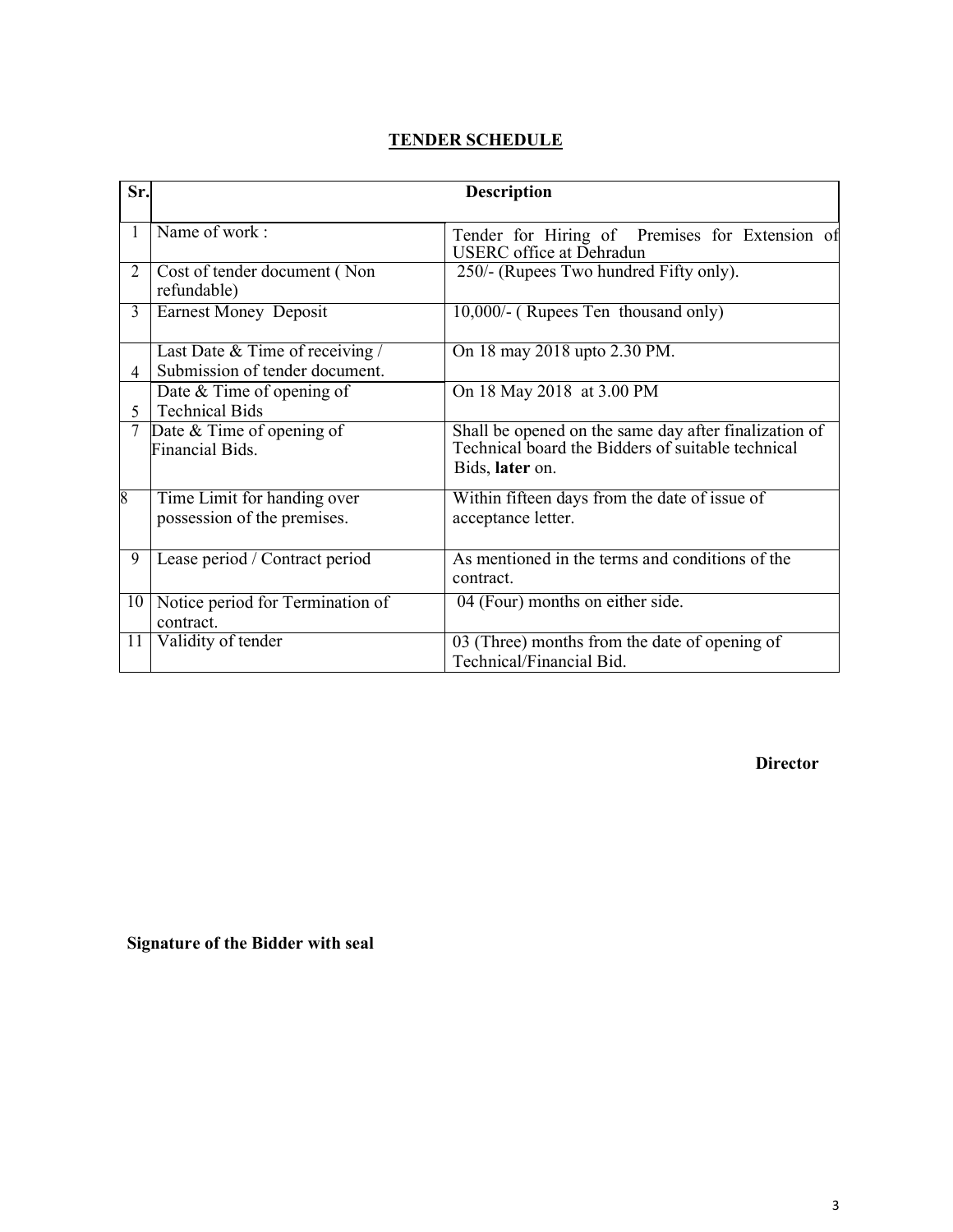#### INSTRUCTIONS FOR BIDDERS

- 1. The last date for submission of filled in tenders (both technical and financial bids) is 18 May 2018 upto 2.30 PM. The offers received after the last date and time mentioned above will not be considered.
- 2. The filled in tenders should be submitted to the address given below :

The Director Uttarakhand Science Education & Research Centre (USERC) 33 Phase-2, Vasant Vihar, Dehradun

- 4. The Tenders are to be submitted in Two Bid system consists of the following documents. i.e.
	- i) Technical Bid (including Instructions to bidders, Terms & Conditions duly signed)
	- ii) Financial Bid.

The Technical Bid consists of all the required information called for in the questionnaire and shall contain, inter alia, the details regarding the property viz., name of the properties, location, area of the plot, copy of sanctioned plan with completion / occupation certificate , floor area of portion to be leased, specification of internal finishes , amenities sanctioned electrical power load , usages of the property , title reports to confirm ownership and clear marketability and other terms and conditions relevant to the hiring of premises (other than the price). The Technical Bid shall be submitted in sealed cover marked Envelope – I super scribing as "Technical Bid for Hiring of Premises for **Extension of USERC at Dehradun".** The envelope shall contain the addressee's details and details of the bidder also.

The Financial bid shall contain only price details i.e., rate / rent per Sq.ft. on carpet area basis and other financial implications. The Financial Bid shall be placed in sealed cover marked Envelope - II super scribed as "Financial Bid for Hiring of Premises for Extension of USERC at Dehradun" with addressee and bidders details.

EMD as per the details given below in the form of Demand Draft / Pay Order in favour of " Director, USERC, Dehradun" the cost of tender fee (Non-refundable) of Rs. 250/- (Rupees Two hundred fifty only), in the shape of D.D shall be submitted in sealed cover marked.

Envelope – III super scribing as "Earnest Money Deposit for Hiring of Premises for Extension of USERC office at Dehradun".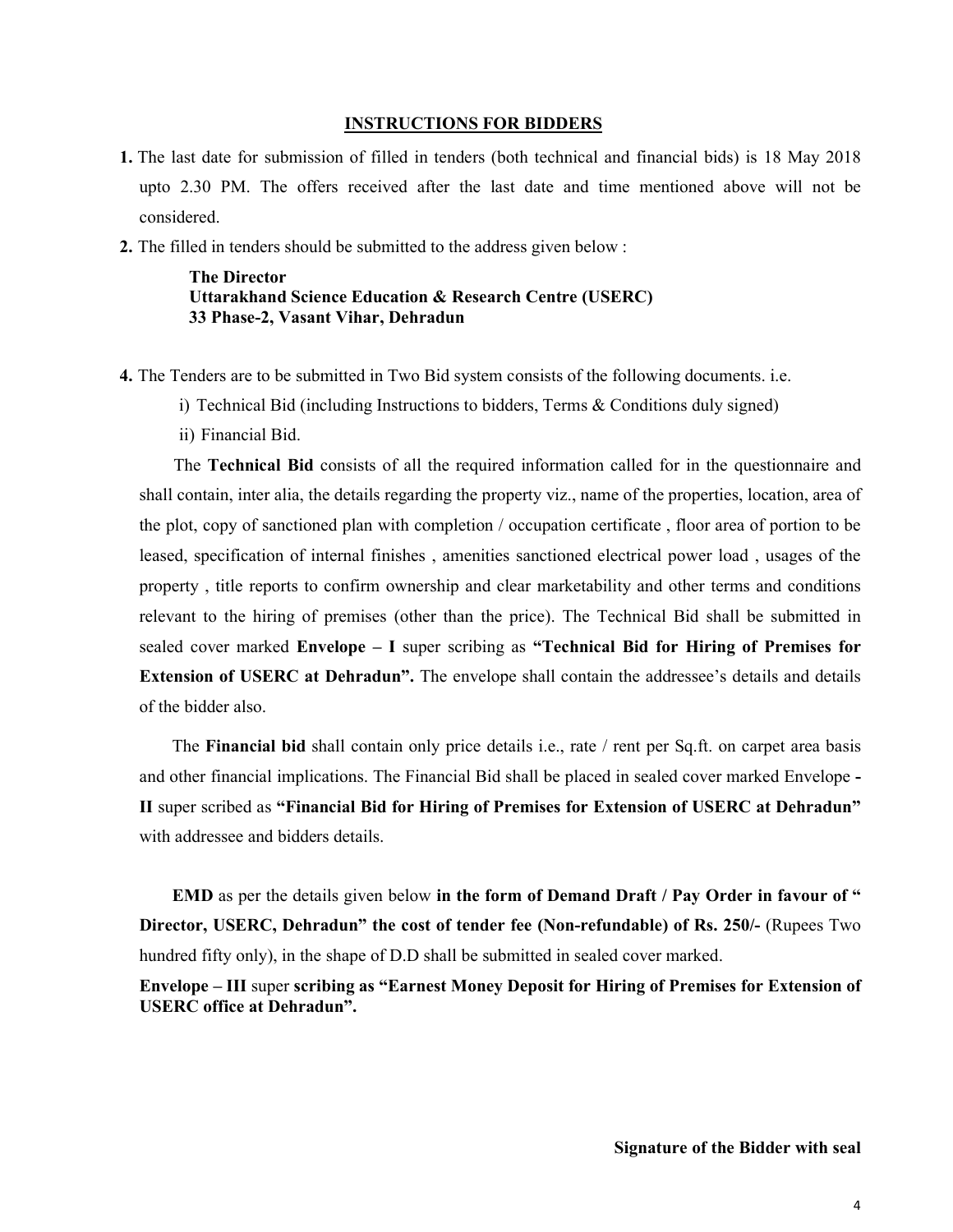All the three envelopes (Envelope – I, II & III) will be placed in a fourth sealed envelope marked Envelope – IV super scribed as " Tender for Hiring of Premises for Extension of USERC at Dehradun" submitted to the Uttarakhand Science Education & Research Centre (USERC), 33 Phase-2, Vasant Vihar, Dehradun before the last date for submission i.e. 18 May 2018upto 2.30PM.

- 5. The Technical bid will be opened on 18 May 2018 at 3.00 PM in the presence of bidders or their authorized representatives who may like to be present. After preliminary scrutiny of the technical bids, verification of credentials, site inspection of the shortlisted premises offered by them, assessment of the offers, the financial bids of only those bidders, whose offers are found suitable to the USERC, will be opened on the same day.
- 6. EMD amount is Rs. 10000/- (Rupees ten thousand only). Please note that no interest is allowed or accrue on the EMD. The tender form is downloaded from the USERCweb site www.userc.org, the non-refundable tender fee of Rs. 250/- (Rupees Two hundred Fifty only) may be remitted in the form of Demand draft / Pay order drawn in favour of "Director Uttarakhand Science Education & Research Centre (USERC" payable at Dehradun.
- 7. Refund of EMD :-

(i)EMD of all unsuccessful bidders shall be refunded within one month's time after scrutiny.

(ii)EMD of other bidders (except lowest bidder) shall be refunded within one month's time after opening of Financial Bids.

(iii) EMD of lowest bidder shall be refunded separately after taking possession of the Premises for Extension of USERC. In case, the lowest bidder refused to offer premises after issue of Acceptance letter, a notice shall be served to them by giving 30 (thirty) days time failing which their EMD amount lying / retained with us shall be forfeited without any further correspondence.

8. The following documents should be enclosed with the offers:

a) A set of floor plans, sections, elevations and site plan of the premises offered showing the detailed dimensions, main approach road, road on either side if any, width of the road/s and adjacent properties etc. around the properties.

b) A copy of the Title deed documents.

- 9. Tenders from intermediaries or brokers will not be entertained.
- 10. It may be noted that no negotiations will be carried out, except with the lowest tenderer and therefore most competitive rates should be offered.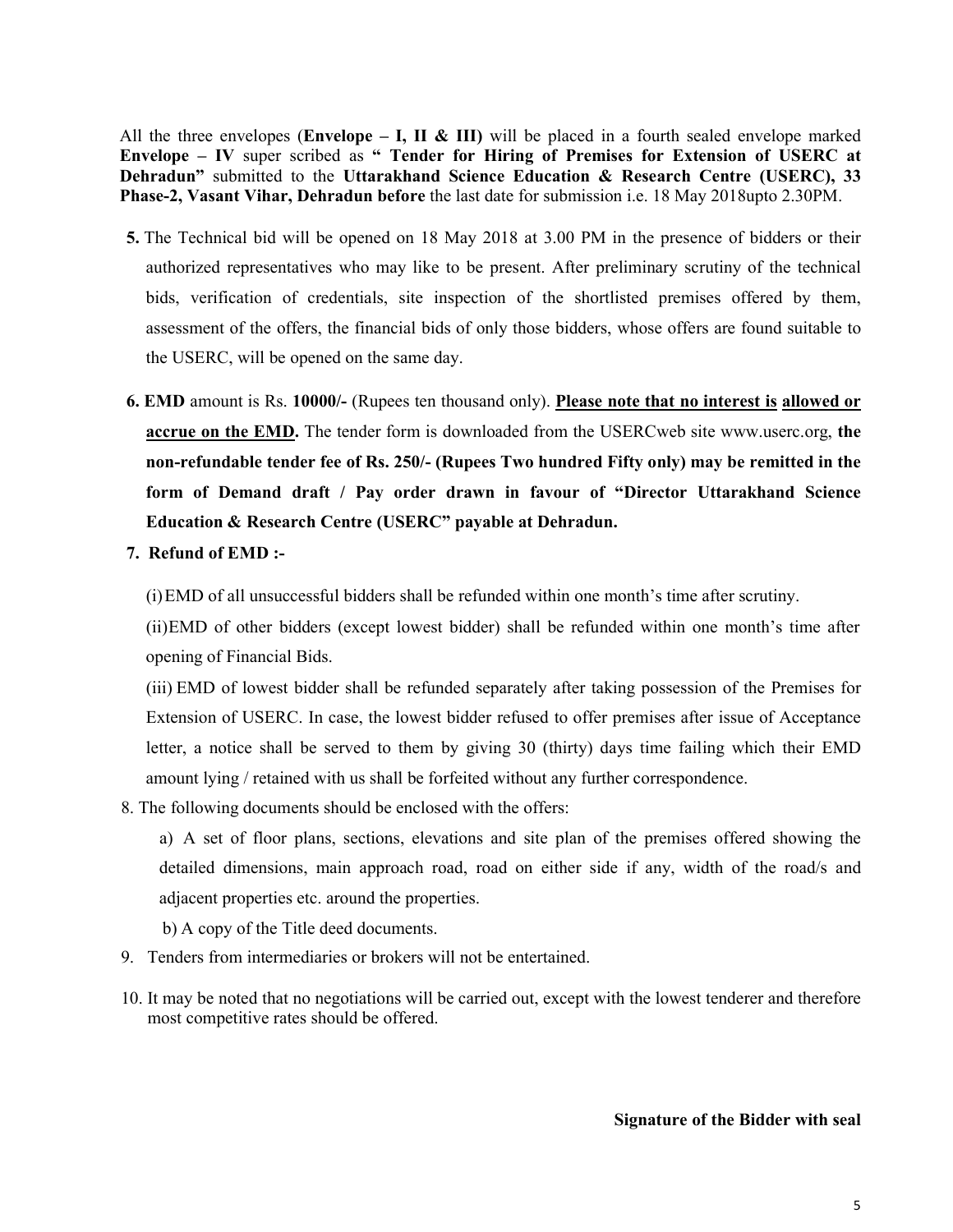- 11. Tenderers should note that their tenders should remain open for consideration for a minimum period of 03 (Three months) months from the date of opening of Technical Bids.
- 12. Tender which is received on account of any reason whatsoever including postal delay etc.after the expiry of time and date i.e upto 2.30 PM on 18 May 2018 fixed for submission of tenders shall be termed as "LATE" tender and not to be considered. Such tender shall be returned to the concerned Bidder without opening the same.
- 13. All columns of the tender documents must be duly filled in and no column should be kept blank. All the pages of the tender documents are to be signed by the authorized signatory of the tenderer. Any over writing or use of white ink is to be duly initialed by the tenderer. The USERC reserves the right to reject the incomplete tenders or in case where information submitted / furnished is found incorrect.
- 14. In case the space in the tender document is found insufficient, the Bidder may attach separate sheets.
- 15. The short-listed Bidders will be informed in writing by the USERC for arranging site inspection of the offered premises.
- 16. Separate tender forms are to be submitted in case more than one property is offered.
- 17. The Tender Inviting Authority reserves the right to accept any tender or to reject any or all tenders at his sole discretion without assigning reasons thereof. The Tender Inviting Authority does not bind to accept the lowest tender.

## Place: Signature of the Bidder with seal

Date: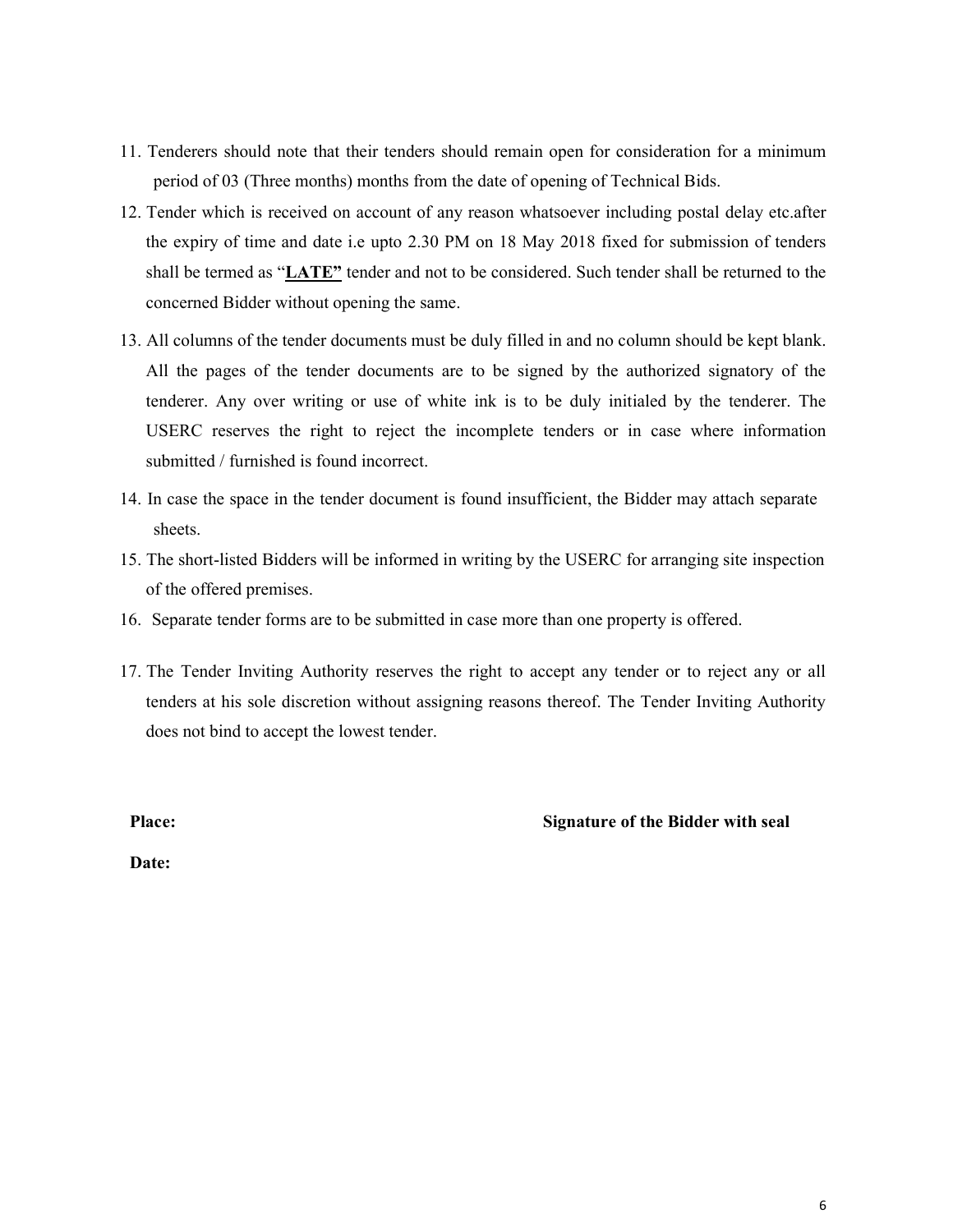#### TERMS & CONDITIONS

- 1. Property should be situated with congenial surroundings and proximity to public amenities like bus stop, banks, markets, hospitals.
- 2. The Title documents proving ownership and clear marketability is to be enclosed.
- 3. There should not be any water logging inside the premises and surrounding areas.
- 4. The premises should have good frontage and proper access.
- 5. Latest certificate from the competent authority of having paid all the updated relevant taxes indicating the details of the property offered for leasing out to USERC.
- 6. The particulars of amenities provided / proposed to be provided in the premises should be furnished in the technical bid.
- 7. The Lessor shall arrange for repairs and maintenance, white washing /colour washing/ OBD painting / painting to doors, windows etc. at an interval of 3 years.
- 8. The bids will be evaluated on techno commercial basis giving weightage to the equivalent aspects in various parameters like location, distance from local railway station, Bus stand, amenities available, exclusivity , nearby surroundings , proneness to water logging / flood etc. quality of construction, efficacy of the internal layout of premises and layout of building.
- 9. The premises offered should be in good and ready to occupy condition. The owners of the premises will have to hand over the possession of premises within one week after the acceptance of their offer by the department.
- 10. Rate per sq.ft. of Carpet area : The carpet area rate shall be inclusive of basic rent and all statutory charges ( i.e. all taxes / cess present and future – House tax , Property tax, Municipal taxes etc. and Maintenance charges/ Service charges like Society charges etc. but excluding GST). The rent will be paid from the date of taking possession of the premises. Nothing extra will be paid other than the monthly rent which would be payable in advance before  $10^{th}$  of every month.
- 11. Lease period: Minimum period of lease will be Three years and minimum notice period of four months from either side for termination of agreement. The **escalation in rent may be**  $\omega$  10% every after 3 years during the lease period on the desecration of the Director. The Lessee shall however have the option to continue the lease thereafter at mutually agreed escalation in rent for a mutually agreed period.
- 12. Addition  $\&$  alteration works: During the period of tenancy, if the lessee desires to carry out any alterations works at its own cost as per the requirement, lessor will permit the same on the existing terms and conditions and obtain any permission, if required, from the local authority.
- 13. Lessor will also provide space for display signboards without any extra cost. The terms and conditions along with the instructions will form part of the tender to be submitted by the tenderer to USERC, herein termed as USERC.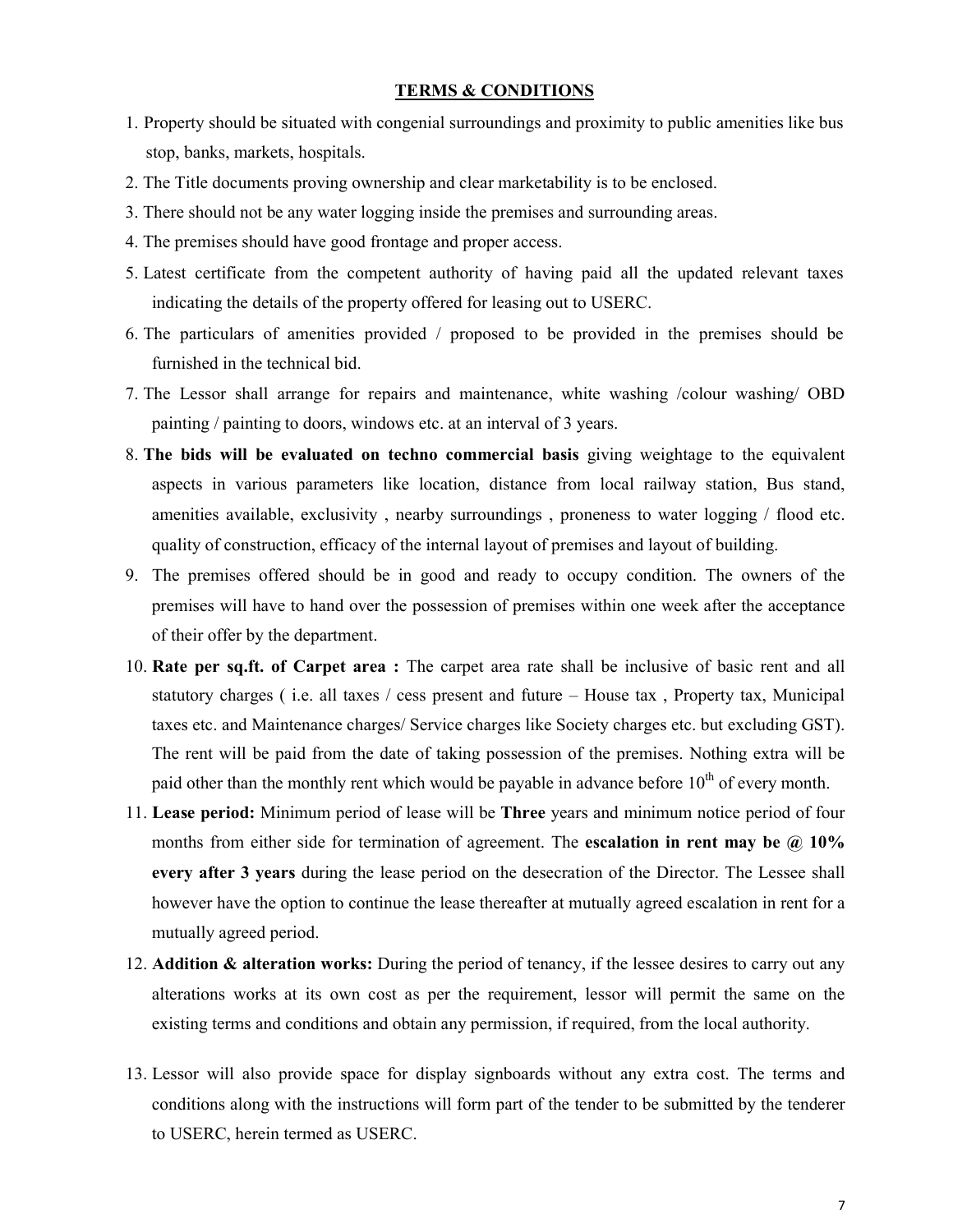- 14. There should not be any deviation in terms and conditions as have been stipulated in the tender documents.
- 15. Income-Tax and Statutory clearances shall be obtained by the Bidders at their own cost as and when required.
- 16. Lease agreement: will be executed with the owner/s as per USERC standard draft & rent will be paid to respective owner/s, accordingly.
- 17. Income Tax : will be deducted at source at prevailing rate.
- 18. Possession of premises : within 15 days from the date of receipt of acceptance of offer / letter. The premises has to be painted  $\&$  should be in habitable condition while taking over the possession.
- 19. Water Supply: The owner should ensure and provide adequate supply of drinking water and water for W.C & Lavatory throughout the lease period.
- 20. Electricity :
	- a) The building should have sufficient electrical / power load sanctioned and made available to the Corporation.
	- b) If required, additional electric power will have to be arranged by the Lessor at his / their cost from the energy suppliers.
	- c) Electricity charges will be borne by the lessee for the area taken on lease, on actual basis based on the separate meter which would be provided by the lessor. Any additional cost on the electrical connectivity will be borne by the owner / lessor.
	- d) At the time of taking over possession of the premises, we will note the electricity meter reading in your presence or your authorized representatives. The electrical charges will have to be born by the owner up to that point.
- 21. Parking: The landlord shall provide minimum one Car parking space (Open/ Covered) without any extra cost.
- 22. Carpet area measurements : The carpet area measurements shall be as per Bureau of Indian Standards IS No. 3861: 2002. Joint measurements will be taken in the presence of USERC official and Bidder / authorized representative for finalizing the carpet area.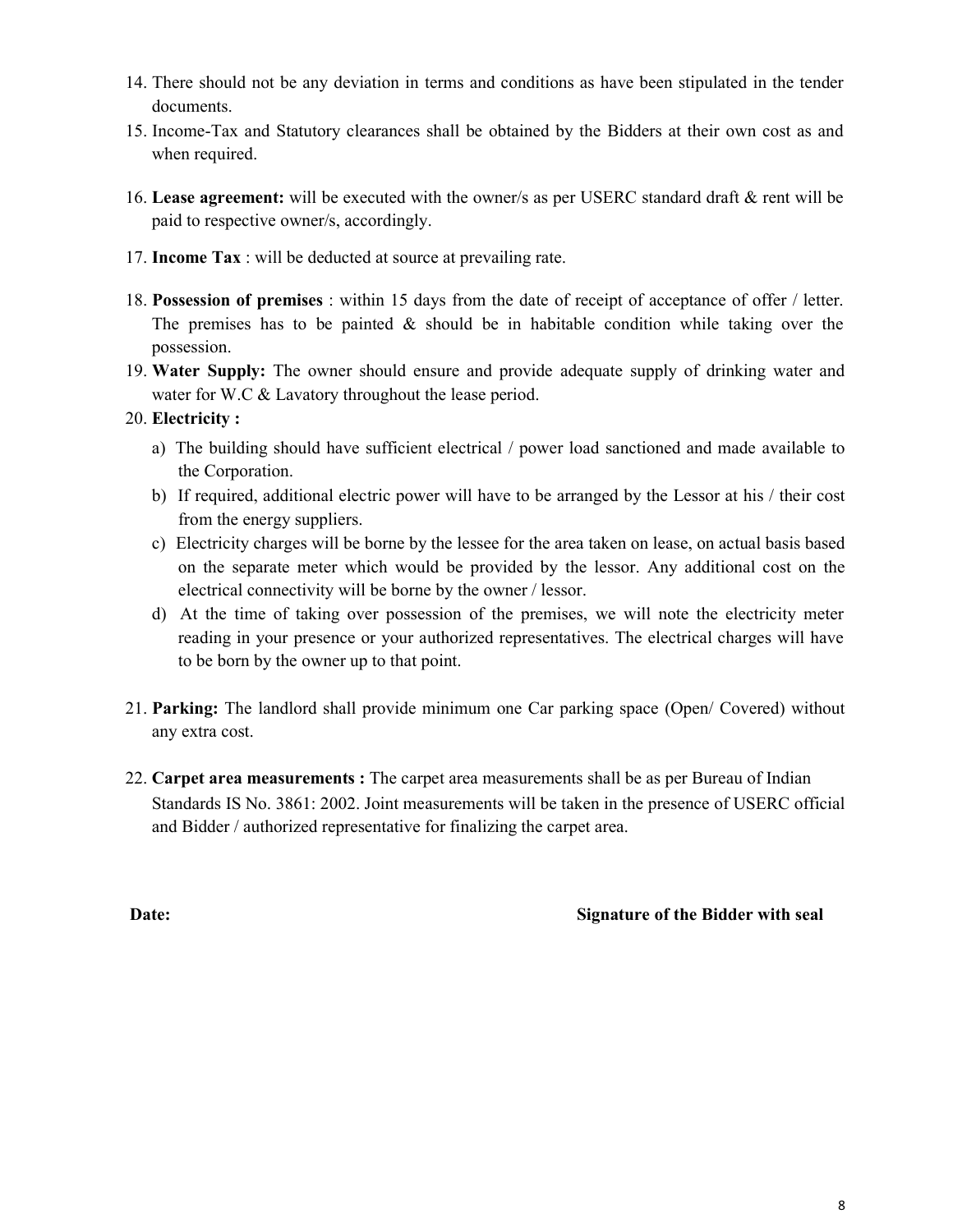# Uttarakhand Science Education & Research Centre

Department of Science & Technology

33-Phase-II, Vasant Vihar, Dehradun (UK)/Email: u.serc@rediffmail.com Tel: 0135 2760302, / Fax: 0135- 2760302

## ANNEXURES TO BE SUBMITTED BY THE BIDDER UNDER TWO BID SYSTEM FOR HIRING OF PREMISES FOR EXTENSION OF USERC AT DEHRADUN

## TECHNICAL BID (TO BE SUBMITTED IN SEALED ENVELOPE – I)

Nameof the Bidder : ……………………………………………………………………………….

#### Reference No.

NOTE : The reference no. to be filled up by the tenderers for the particular Premises offered

| $\vert$ 1        | <b>Details of Owner / Bidder</b>                               | <b>Remarks</b> |
|------------------|----------------------------------------------------------------|----------------|
| $\overline{1.1}$ | Name of the Lessor:                                            |                |
| 1.2              | Address of the Lessor:                                         |                |
|                  | Phone No.                                                      |                |
|                  |                                                                |                |
|                  | Fax No.                                                        |                |
|                  | E - Mail ID                                                    |                |
| 1.3              | Name of the contact person duly                                |                |
|                  | Authorised.                                                    |                |
|                  | Phone No.                                                      |                |
| 1.4              | Constitution of the Bidder                                     |                |
|                  | (Individual/ Proprietary/Partnership firm Private / Pvt. Ltd./ |                |
|                  | Public Ltd/PSU etc)                                            |                |
| $1.\overline{5}$ | PAN No. of the Lessor                                          |                |
| $\frac{2}{2.1}$  | Details of the property :                                      |                |
|                  | Location and address of the property                           |                |
| $\overline{2.2}$ | Usage of the property (as approved by the                      |                |
|                  | Competent Authority). -Residential/                            |                |
|                  | Commercial/Residential cum commercial                          |                |
| 2.3              | Whether the proposal for                                       |                |
|                  | premises in a multi - storied building.                        |                |
|                  |                                                                |                |
|                  | No. of floor in the building.                                  |                |
| 2.4              | Whether the property is mortgaged? If yes                      |                |
|                  | mention the details.                                           |                |
| 1.5              | Name of the Organization where the property is mortgaged.      |                |
|                  | (1) Address of the Organization with phone no.                 |                |
|                  | (2) Amount of loan availed                                     |                |
|                  | (3) Tenure of mortgage                                         |                |
|                  | (4) Residual mortgage period                                   |                |
|                  | (5) EMI paid.                                                  |                |
|                  |                                                                |                |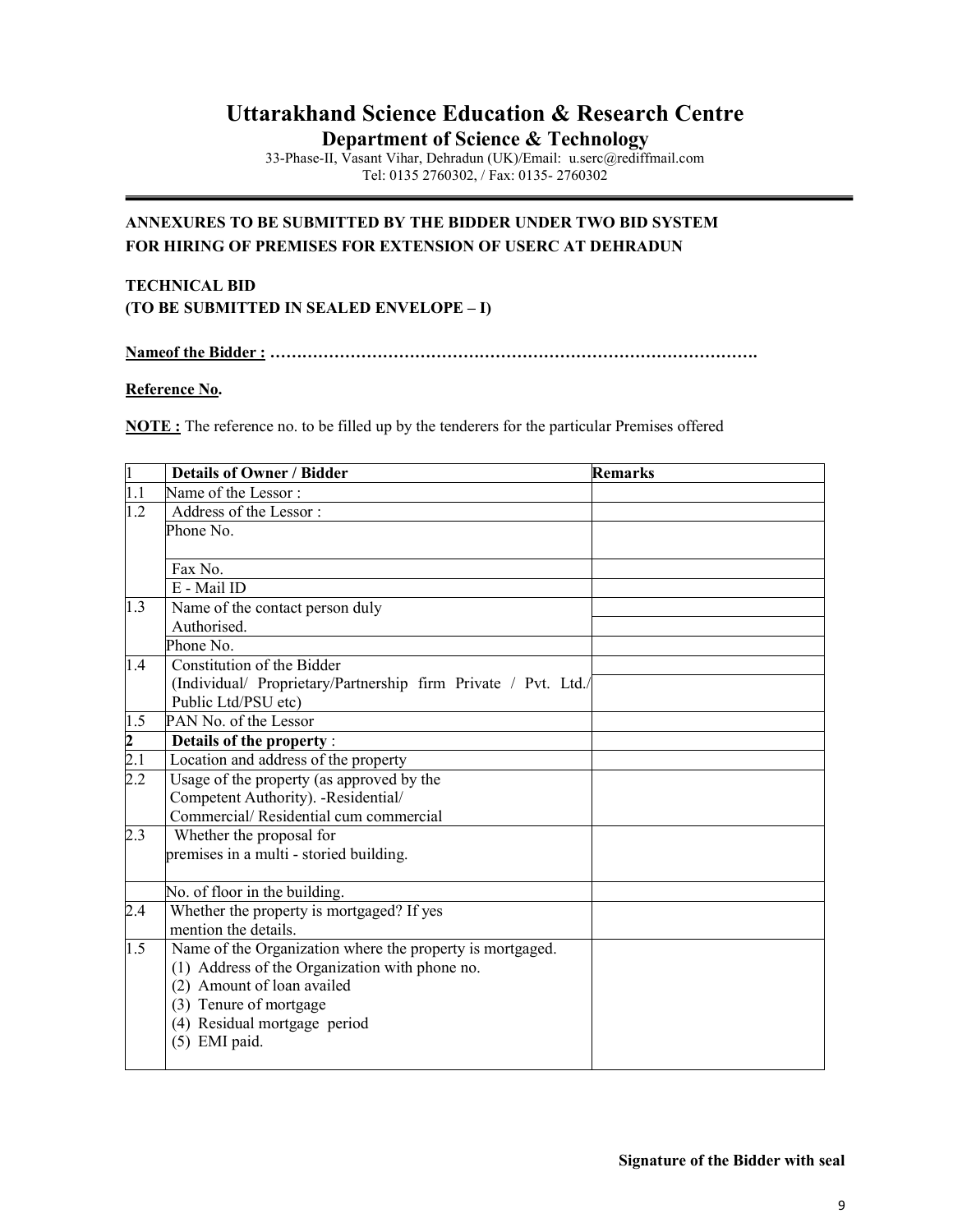| 2.5  | Type of locality – Residential/ Commercial/<br>Commercial cum Residential/Industrial |
|------|--------------------------------------------------------------------------------------|
| 2.6  | Area of the plot $-Sq$ . ft.                                                         |
| 2.7  | Size of the plot                                                                     |
|      | (a) Frontage in fts                                                                  |
|      | (b) Depth in fts                                                                     |
| 2.8  | Whether the locality is free from Special<br>hazards like flood etc.                 |
| 2.9  | Please enclose copy of the Conveyance                                                |
|      | deed or Patta etc.                                                                   |
| 2.10 | Please also indicate distance from the                                               |
|      | nearest                                                                              |
|      | (i) Railway (local) station                                                          |
|      | (ii) Bus Stand                                                                       |
|      | (iii) Bank (Nearest)                                                                 |
|      | (iv) Airport<br>Hospital<br>(iv)                                                     |
| 2.11 | Year of construction. Enclose a attested                                             |
|      | copy of the completion certificate.                                                  |
|      | 2.12 Date on which premises can be handed                                            |
|      | over to USERC after finalization of the                                              |
|      | deal.                                                                                |
| 2.13 | Built up area of the premises being offered                                          |
|      | now for Guest House. Please enclose                                                  |
|      | layout plan.                                                                         |
| 2.14 | What is the carpet area (approx 2000                                                 |
|      | Sq.ft for consideration purpose).                                                    |
|      |                                                                                      |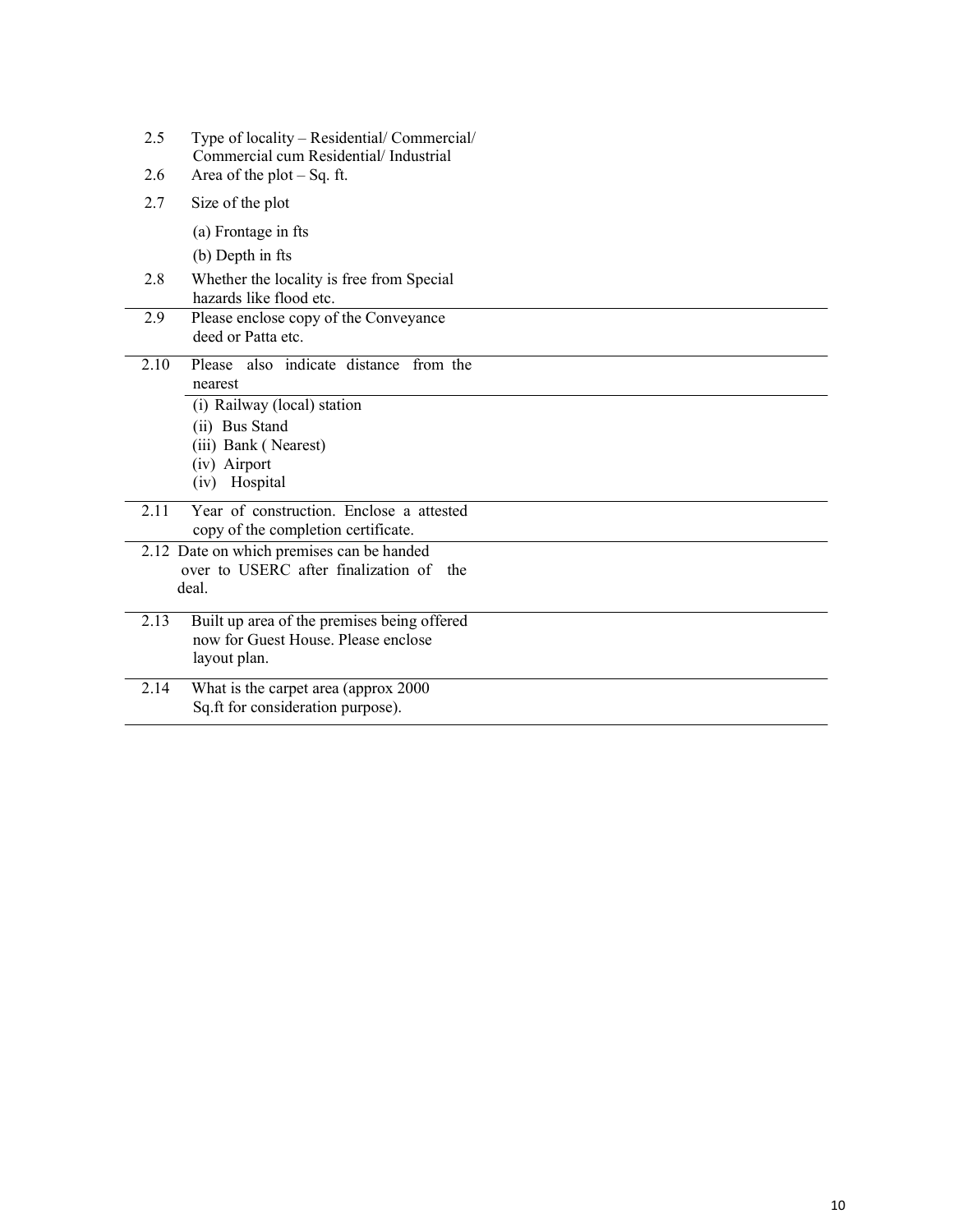| 3   |                                                                              | <b>Layout or Plan specification</b> |
|-----|------------------------------------------------------------------------------|-------------------------------------|
| 3.1 | No. of rooms                                                                 |                                     |
| 3.2 | Size of rooms                                                                | $(i)$ Sq. ft.                       |
|     |                                                                              | $(ii)$ Sq. ft.                      |
|     |                                                                              | $(iii)$ Sq. ft.                     |
|     |                                                                              | $(iv)$ Sq. ft.                      |
|     |                                                                              | $(v)$ Sq. ft.                       |
| 3.3 | (i) No. of attached Toilets with rooms                                       |                                     |
|     | (ii) No. of common Toilets                                                   | $(ii)$ Sq. ft.                      |
|     | (iii) Size of Toilets                                                        | $(iii)$ Sq. ft.                     |
|     | (iv) Wall tiles in Toilets.                                                  | $(iv)$ Sq. ft.                      |
|     | (v) Type of sanitary fittings                                                | $(v)$ Sq. ft.                       |
| 3.4 | Drawing room and its Size                                                    |                                     |
| 3.5 | Dining Hall and its size                                                     |                                     |
|     | Wash Basin in Dinning area                                                   |                                     |
| 3.6 | (i) No. of Kitchen and Size                                                  |                                     |
|     | (ii) Wall tiles in Kitchen                                                   | $(ii)$ Sq. ft.                      |
|     | (iii) Type of sanitary fittings                                              | $(iii)$ Sq. ft.                     |
| 3.7 | Servant room and its size                                                    |                                     |
| 3.8 | Details of Flooring(M.M.Tiles/Ceramic/                                       |                                     |
|     | Vitrified / Marble) or any other.                                            |                                     |
| 3.9 | Details of Door shutters (Flush door / Teak                                  |                                     |
|     | wood/ Aluminum / PVC) or any other.                                          |                                     |
|     | 3.10 Details of window shutters (Teak wood /                                 |                                     |
|     | Aluminum / steel) or any other with security                                 |                                     |
|     | grills or without security grills.                                           |                                     |
|     | 3.11 Provision for installing Air Conditioners                               |                                     |
| 4   | <b>SERVICES:</b>                                                             |                                     |
| 4.1 | If Lift facility is available, please give                                   |                                     |
|     | details of Number of lifts.                                                  |                                     |
| 4.2 | Please indicate source of water supply.                                      |                                     |
| 4.3 | Is bore well provided?                                                       |                                     |
| 4.4 | Capacity of the overhead tank feeding to                                     |                                     |
|     | the premises under consideration for                                         |                                     |
| 4.5 | leasing.<br>Please give details of sewerage system.                          |                                     |
|     |                                                                              |                                     |
| 4.6 | Please indicate whether the building is<br>prone to flooding/ Water logging. |                                     |
|     |                                                                              |                                     |
|     |                                                                              |                                     |
| 5   | Electricity                                                                  |                                     |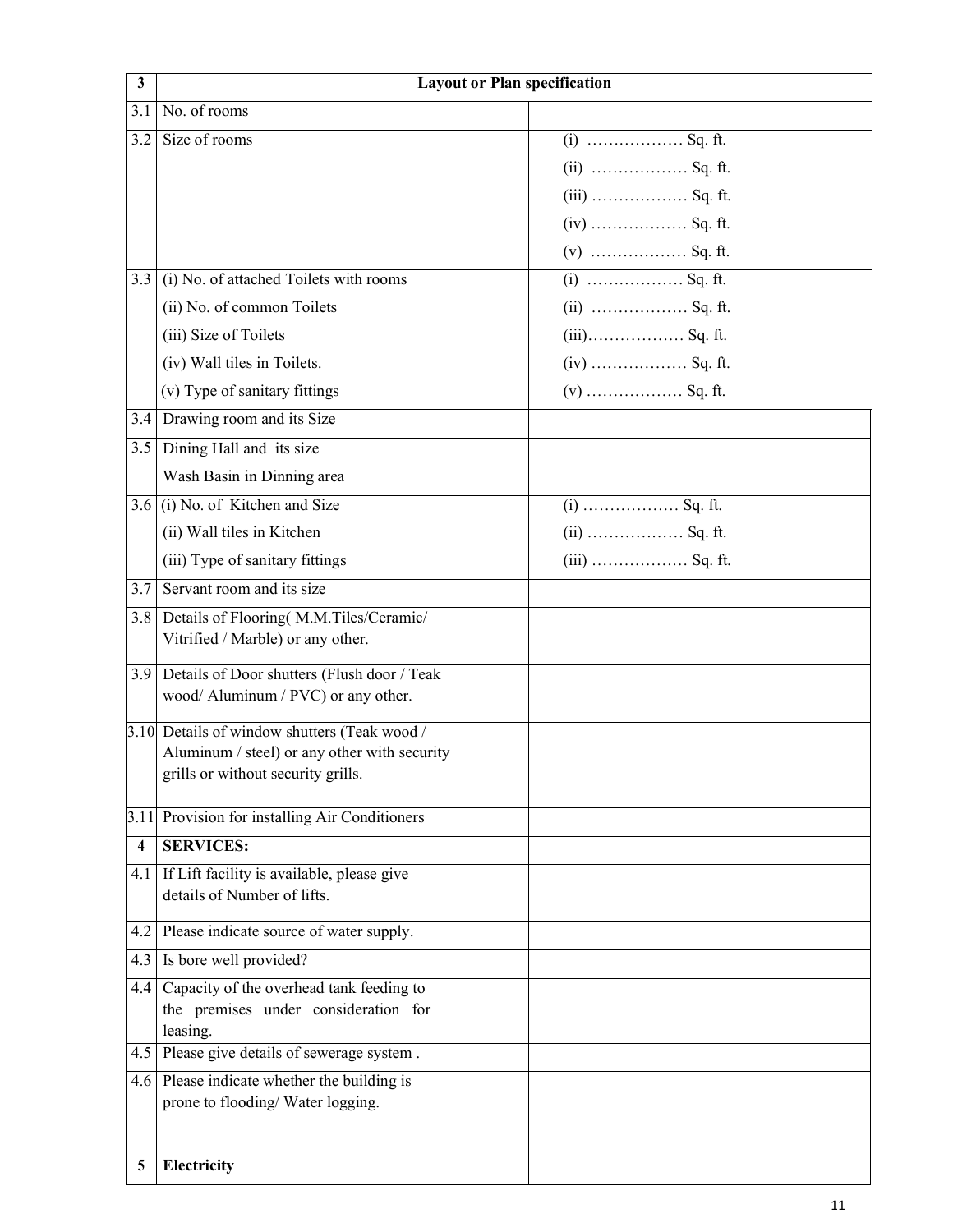| 5.1 | (i) What is the connected load to the                 |                    |
|-----|-------------------------------------------------------|--------------------|
|     | building in $KW/KVA$ ?                                |                    |
|     | (ii) Type of electric connection -                    |                    |
|     | commercial/residential                                |                    |
|     | Pl. indicate the type of wiring used,                 |                    |
| 5.2 | Aluminum or copper?                                   |                    |
|     | 5.3 Whether ELCB is provided                          |                    |
| 6   | <b>Common services</b>                                |                    |
|     | 6.1 Car parking-Reserved                              |                    |
|     |                                                       | ------------ nos./ |
|     | Open ----------------------                           | nos.               |
| 6.2 | Generator for emergency. If any.                      |                    |
| 6.3 | Security arrangements, if any, please give<br>details |                    |
| 7.  | Other Information, if any                             |                    |
| 8.  | <b>List of Enclosures</b>                             |                    |

I/ We declare that the information furnished above is true and correct to the best of my knowledge.

Place: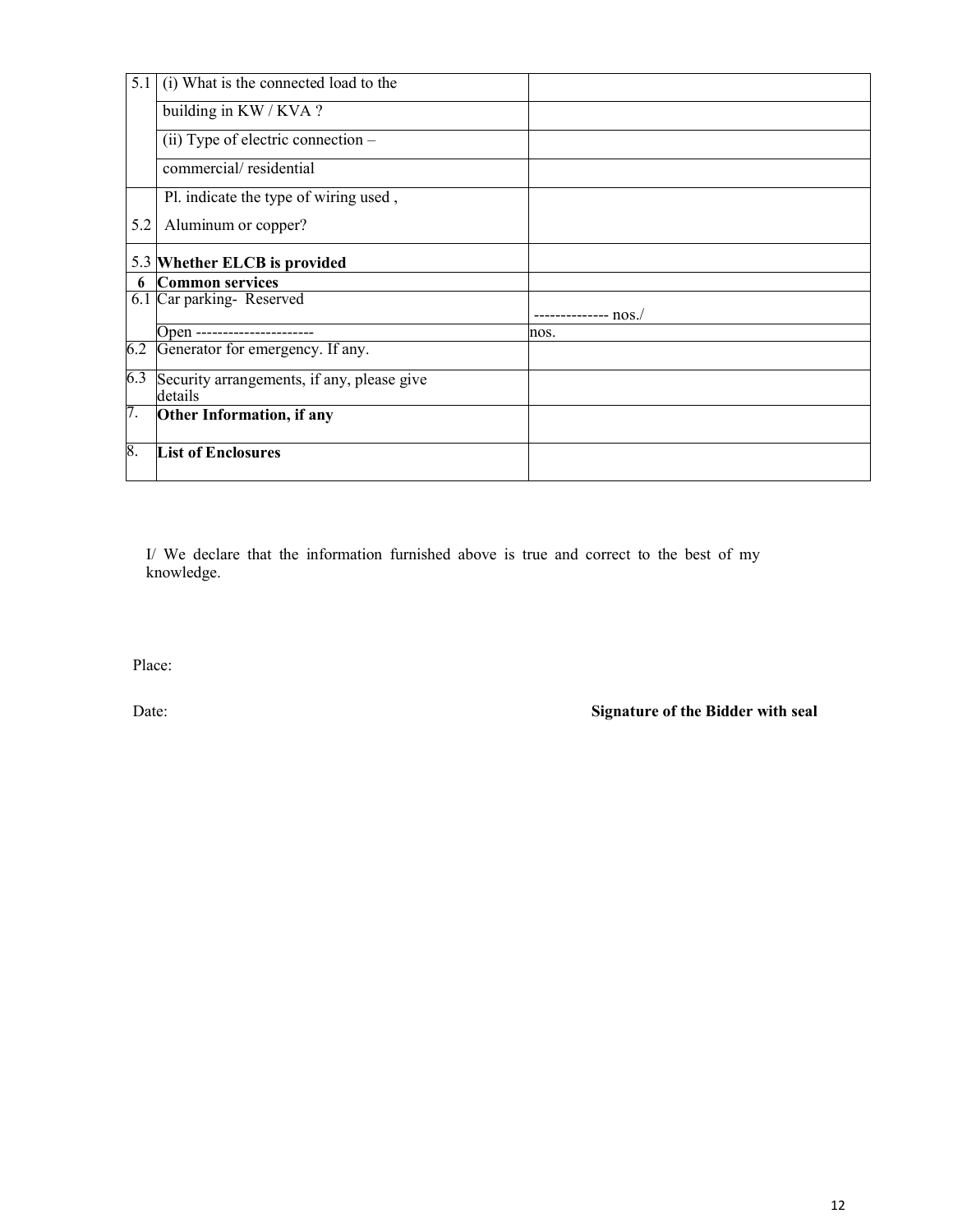## Uttarakhand Science Education & Research Centre Department of Science & Technology

33-Phase-II, Vasant Vihar, Dehradun (UK)/Email: u.serc@rediffmail.com Tel: 0135 2760302, / Fax: 0135- 2760302

## ANNEXURES TO BE SUBMITTED BY THE BIDDER UNDER TWO BID SYSTEM FOR HIRING OF PREMISES FOR EXTENSION OF USERC AT DEHRADUN

## FINANCIAL BID (TO BE SUBMITTED IN SEALED ENVELOPE –II)

Name of the Bidder : ………………………………………………………………………. Reference No.

#### THE ENVELOPE – II CONTAINIG FINANCIAL BID IS TO BE OPENED AFTER SCRUTINY OF TECHNICAL BIDS AND SHORTLISTING OF THE PROPERTIES.

| Details of the property Carpet area of<br>as per Technical Bid | the premises<br>offered (sq.ft) | <b>Basic Rent</b><br>Rate per sq. ft.<br>of carpet area<br>(Inclusive of all<br>taxes/cess-House<br>tax Property tax,<br>Municipal<br>taxes<br>and<br>etc.)<br>Maintenance<br>like<br>charges<br>society<br>but<br>charges etc. | Per sq.<br>ft., if applicable | <b>Total Rent-</b><br>Rate per sq<br>ft. of carpet<br>(inclusive of all taxes) |
|----------------------------------------------------------------|---------------------------------|---------------------------------------------------------------------------------------------------------------------------------------------------------------------------------------------------------------------------------|-------------------------------|--------------------------------------------------------------------------------|
| (i)                                                            | (11)                            | (iii)                                                                                                                                                                                                                           |                               |                                                                                |
|                                                                |                                 |                                                                                                                                                                                                                                 | (Rs. in figures)              |                                                                                |
|                                                                |                                 |                                                                                                                                                                                                                                 | (Rs. in words)                |                                                                                |

**Note**